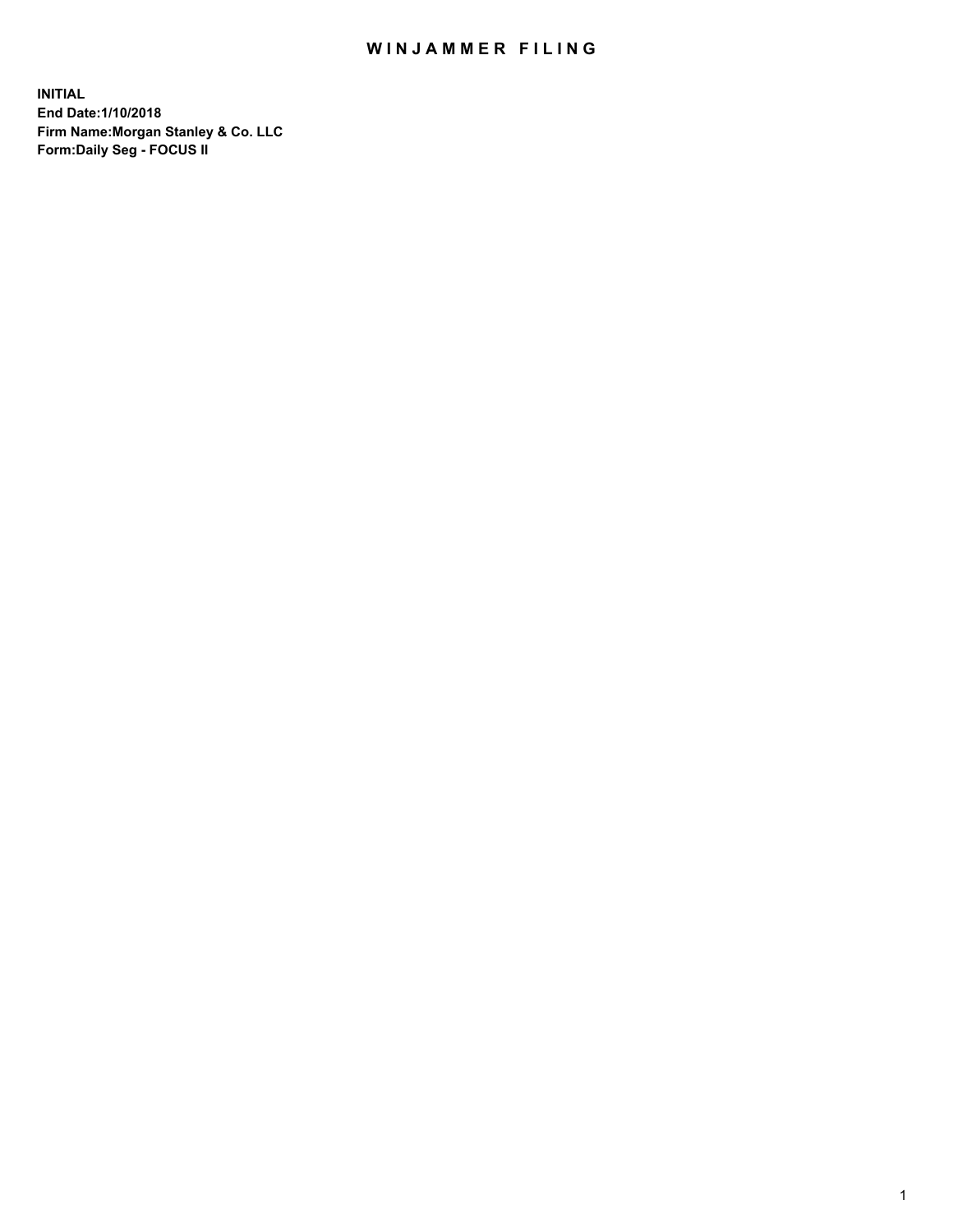#### **INITIAL End Date:1/10/2018 Firm Name:Morgan Stanley & Co. LLC Form:Daily Seg - FOCUS II Daily Segregation - Cover Page**

| Name of Company                                                                   | Morgan Stanley & Co. LLC     |
|-----------------------------------------------------------------------------------|------------------------------|
| <b>Contact Name</b>                                                               | Ikram Shah                   |
| <b>Contact Phone Number</b>                                                       | 212-276-0963                 |
| <b>Contact Email Address</b>                                                      | lkram.shah@morganstanley.com |
| FCM's Customer Segregated Funds Residual Interest Target (choose one):            |                              |
| a. Minimum dollar amount: ; or                                                    | 285,000,000                  |
| b. Minimum percentage of customer segregated funds required:%; or                 |                              |
| c. Dollar amount range between: and; or                                           | 00                           |
| d. Percentage range of customer segregated funds required between: % and %.       | 0 <sub>0</sub>               |
| FCM's Customer Secured Amount Funds Residual Interest Target (choose one):        |                              |
| a. Minimum dollar amount: ; or                                                    | 140,000,000                  |
| b. Minimum percentage of customer secured funds required:%; or                    |                              |
| c. Dollar amount range between: and; or                                           | 00                           |
| d. Percentage range of customer secured funds required between: % and %.          | 0 <sub>0</sub>               |
| FCM's Cleared Swaps Customer Collateral Residual Interest Target (choose one):    |                              |
| a. Minimum dollar amount: ; or                                                    | 92,000,000                   |
| b. Minimum percentage of cleared swaps customer collateral required:% ; or        | <u>0</u>                     |
| c. Dollar amount range between: and; or                                           | <u>00</u>                    |
| d. Percentage range of cleared swaps customer collateral required between:% and%. | 00                           |
|                                                                                   |                              |

Attach supporting documents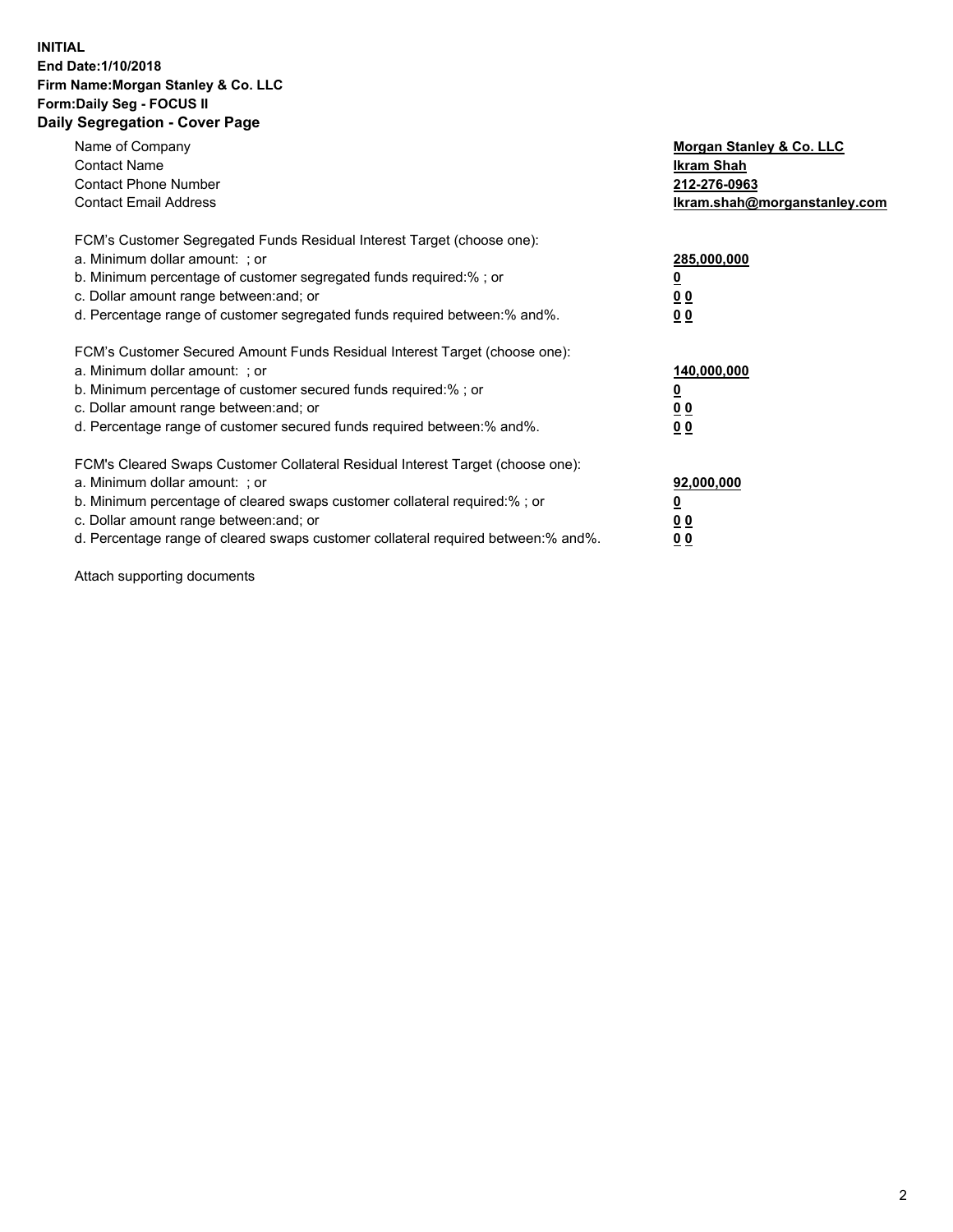## **INITIAL End Date:1/10/2018 Firm Name:Morgan Stanley & Co. LLC Form:Daily Seg - FOCUS II**

# **Daily Segregation - Secured Amounts**

|    | <b>Daily Ocglegation - Occurred Amounts</b>                                                 |                                         |
|----|---------------------------------------------------------------------------------------------|-----------------------------------------|
|    | Foreign Futures and Foreign Options Secured Amounts                                         |                                         |
|    | Amount required to be set aside pursuant to law, rule or regulation of a foreign            | $0$ [7305]                              |
|    | government or a rule of a self-regulatory organization authorized thereunder                |                                         |
| 1. | Net ledger balance - Foreign Futures and Foreign Option Trading - All Customers             |                                         |
|    | A. Cash                                                                                     | 2,807,086,042 [7315]                    |
|    | B. Securities (at market)                                                                   | 1,696,264,848 [7317]                    |
| 2. | Net unrealized profit (loss) in open futures contracts traded on a foreign board of trade   | 864,082,236 [7325]                      |
| 3. | Exchange traded options                                                                     |                                         |
|    | a. Market value of open option contracts purchased on a foreign board of trade              | <b>9,395,762</b> [7335]                 |
|    | b. Market value of open contracts granted (sold) on a foreign board of trade                | -12,544,198 [7337]                      |
| 4. | Net equity (deficit) (add lines 1. 2. and 3.)                                               | 5,364,284,690 [7345]                    |
| 5. | Account liquidating to a deficit and account with a debit balances - gross amount           | 18,989,392 [7351]                       |
|    | Less: amount offset by customer owned securities                                            | -18,539,847 [7352] 449,545 [7354]       |
| 6. | Amount required to be set aside as the secured amount - Net Liquidating Equity              | 5,364,734,235 [7355]                    |
|    | Method (add lines 4 and 5)                                                                  |                                         |
| 7. | Greater of amount required to be set aside pursuant to foreign jurisdiction (above) or line | 5,364,734,235 [7360]                    |
|    | 6.                                                                                          |                                         |
|    | FUNDS DEPOSITED IN SEPARATE REGULATION 30.7 ACCOUNTS                                        |                                         |
| 1. | Cash in banks                                                                               |                                         |
|    | A. Banks located in the United States                                                       | 140,156,733 [7500]                      |
|    | B. Other banks qualified under Regulation 30.7                                              | 920,146,836 [7520] 1,060,303,569        |
|    |                                                                                             | [7530]                                  |
| 2. | Securities                                                                                  |                                         |
|    | A. In safekeeping with banks located in the United States                                   |                                         |
|    |                                                                                             | 353,780,411 [7540]                      |
| 3. | B. In safekeeping with other banks qualified under Regulation 30.7                          | 0 [7560] 353,780,411 [7570]             |
|    | Equities with registered futures commission merchants<br>A. Cash                            |                                         |
|    | <b>B.</b> Securities                                                                        | 8,376,976 [7580]                        |
|    |                                                                                             | $0$ [7590]                              |
|    | C. Unrealized gain (loss) on open futures contracts                                         | <u>-92,314</u> [7600]                   |
|    | D. Value of long option contracts                                                           | $0$ [7610]                              |
|    | E. Value of short option contracts                                                          | 0 [7615] 8,284,662 [7620]               |
| 4. | Amounts held by clearing organizations of foreign boards of trade                           |                                         |
|    | A. Cash                                                                                     | $0$ [7640]                              |
|    | <b>B.</b> Securities                                                                        | $0$ [7650]                              |
|    | C. Amount due to (from) clearing organization - daily variation                             | $0$ [7660]                              |
|    | D. Value of long option contracts                                                           | $0$ [7670]                              |
|    | E. Value of short option contracts                                                          | 0 [7675] 0 [7680]                       |
| 5. | Amounts held by members of foreign boards of trade                                          |                                         |
|    | A. Cash                                                                                     | 1,930,425,764 [7700]                    |
|    | <b>B.</b> Securities                                                                        | 1,342,484,437 [7710]                    |
|    | C. Unrealized gain (loss) on open futures contracts                                         | 864,174,550 [7720]                      |
|    | D. Value of long option contracts                                                           | <b>9,395,762</b> [7730]                 |
|    | E. Value of short option contracts                                                          | <u>-12,544,198</u> [7735] 4,133,936,315 |
|    |                                                                                             | [7740]                                  |
| 6. | Amounts with other depositories designated by a foreign board of trade                      | $0$ [7760]                              |
| 7. | Segregated funds on hand                                                                    | $0$ [7765]                              |
| 8. | Total funds in separate section 30.7 accounts                                               | 5,556,304,957 [7770]                    |
| 9. | Excess (deficiency) Set Aside for Secured Amount (subtract line 7 Secured Statement         | 191,570,722 [7380]                      |
|    | Page 1 from Line 8)                                                                         |                                         |

- 10. Management Target Amount for Excess funds in separate section 30.7 accounts **140,000,000** [7780]
- 11. Excess (deficiency) funds in separate 30.7 accounts over (under) Management Target **51,570,722** [7785]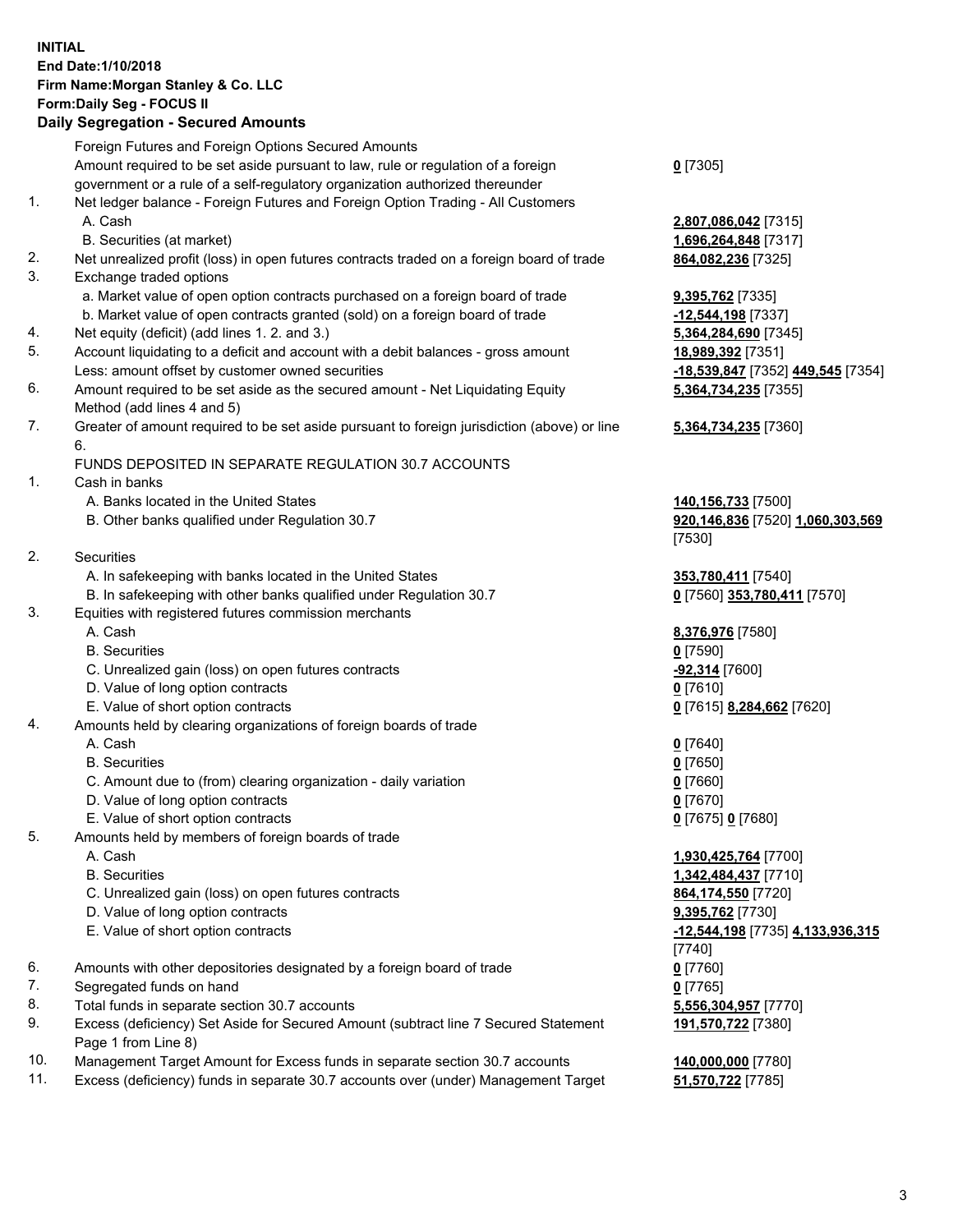## **INITIAL End Date:1/10/2018 Firm Name:Morgan Stanley & Co. LLC Form:Daily Seg - FOCUS II**

# **Daily Segregation - Segregation Statement**

SEGREGATION REQUIREMENTS(Section 4d(2) of the CEAct) 1. Net ledger balance A. Cash **7,821,133,369** [7010] B. Securities (at market) **4,758,809,797** [7020] 2. Net unrealized profit (loss) in open futures contracts traded on a contract market **1,310,877,628** [7030] 3. Exchange traded options A. Add market value of open option contracts purchased on a contract market **319,774,132** [7032] B. Deduct market value of open option contracts granted (sold) on a contract market **-470,921,789** [7033] 4. Net equity (deficit) (add lines 1, 2 and 3) **13,739,673,137** [7040] 5. Accounts liquidating to a deficit and accounts with debit balances - gross amount **271,671,945** [7045] Less: amount offset by customer securities **-204,854,838** [7047] **66,817,107** [7050] 6. Amount required to be segregated (add lines 4 and 5) **13,806,490,244** [7060] FUNDS IN SEGREGATED ACCOUNTS 7. Deposited in segregated funds bank accounts A. Cash **4,084,866,112** [7070] B. Securities representing investments of customers' funds (at market) **0** [7080] C. Securities held for particular customers or option customers in lieu of cash (at market) **1,057,842,585** [7090] 8. Margins on deposit with derivatives clearing organizations of contract markets A. Cash **5,301,238,605** [7100] B. Securities representing investments of customers' funds (at market) **0** [7110] C. Securities held for particular customers or option customers in lieu of cash (at market) **3,700,967,212** [7120] 9. Net settlement from (to) derivatives clearing organizations of contract markets **147,255,225** [7130] 10. Exchange traded options A. Value of open long option contracts **319,774,132** [7132] B. Value of open short option contracts **-470,921,789** [7133] 11. Net equities with other FCMs A. Net liquidating equity **4,520,468** [7140] B. Securities representing investments of customers' funds (at market) **0** [7160] C. Securities held for particular customers or option customers in lieu of cash (at market) **0** [7170] 12. Segregated funds on hand **0** [7150] 13. Total amount in segregation (add lines 7 through 12) **14,145,542,550** [7180] 14. Excess (deficiency) funds in segregation (subtract line 6 from line 13) **339,052,306** [7190] 15. Management Target Amount for Excess funds in segregation **285,000,000** [7194] **54,052,306** [7198]

16. Excess (deficiency) funds in segregation over (under) Management Target Amount Excess